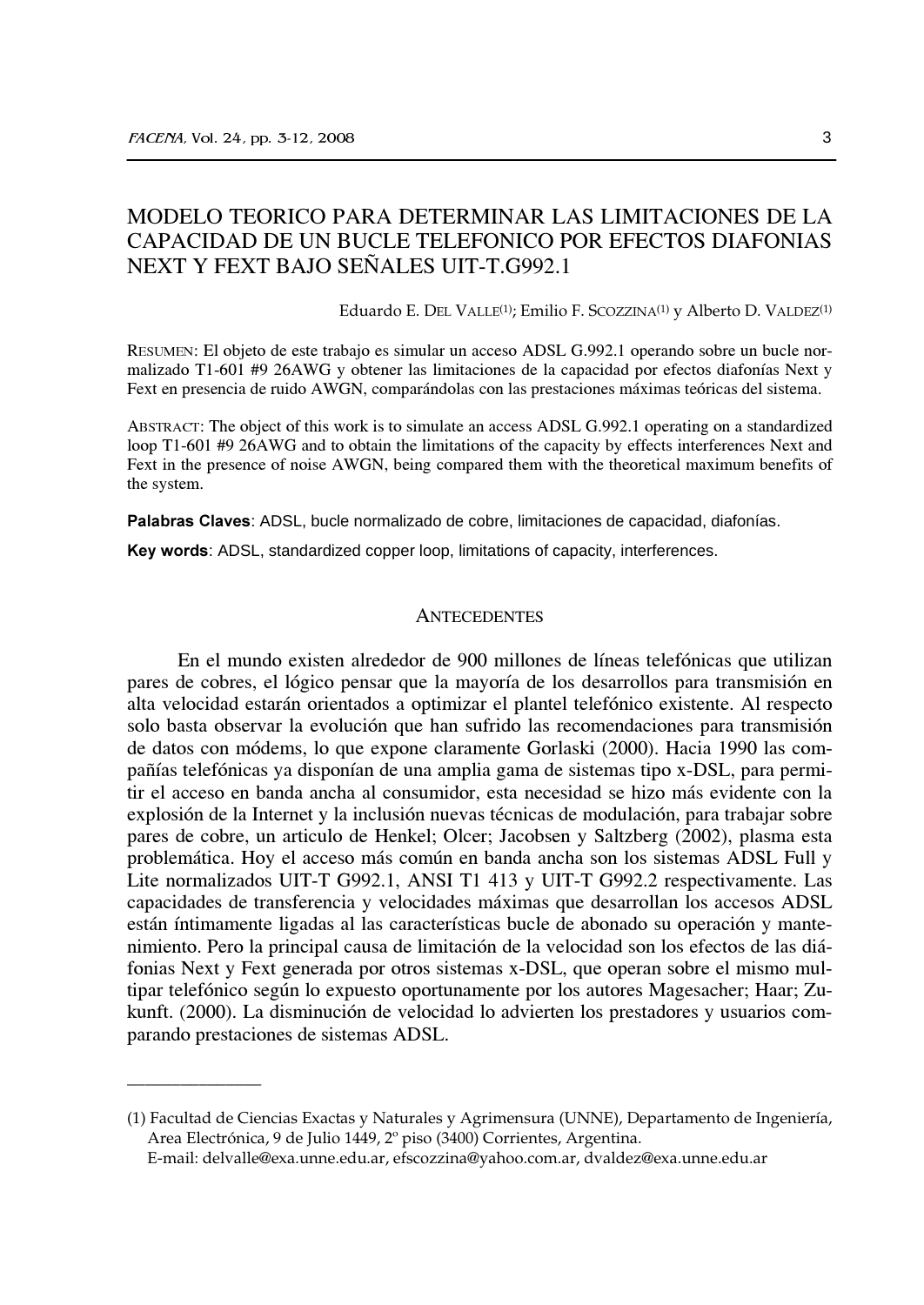## Señal ADSL

Una señal de según recomendación UIT-T.G992.1 es denominada ADSL Lite y opera en un modo FDM, sobre un par telefónico de cobre.



Como se puede apreciar en la Fig. 1, el ancho de banda total de 1.104 Hz, representa al par telefónico. Este ancho de banda se divide en dos canales, uno en sentido ascendente llamado Usuario-Red y otro en sentido descendente denominado Red- Usuario. Para el canal ascendente se ocupan 25 sub portadoras. Ambos canales no se solapan en frecuencia, este método reduce la capacidad de transmisión en sentido descendente, por que se ocupan las frecuencias altas del espectro para las 224 sub portadoras. Este artilugio simplifica el diseño de los módem, pero reduce la capacidad de transmisión desde la red al usuario, ya que ocupa la zona del espectro de mayores frecuencias es la más atenuada. En la parte inferior de espectro se observa que el sistema tiene la facilidad de permitir el uso del canal telefónico en forma simultánea con la banda ancha, este espacio esta indicado como POTS. (Chow, Cioffi, Bingham 1994)

La ADSL tecnología usa DMT como técnica de modulación y adapta automáticamente la velocidad de red al estado canal de comunicaciones. Este procedimiento se realiza más específicamente, función de la relación señal ruido de cada sub portadora. Por lo general las velocidades de este sistema se encuentran en los 1,5 Mbps. El servicio tiene un alcance típico, utilizando un solo par de cobre de  $0.51$  mm<sup>2</sup> de  $3.8$  km.

#### **Test Loop especificados para servicios ADSL**

Para la simulación se seleccionó el loop normalizado T1-601#9 26AWG, este tiene una longitud total de 10.500 pies. El bucle cuenta con tres bridge taps, primero de ellos esta ubicado a los 3.000 pies, el segundo a los 9.000 pies y el último a los 10.500 pies. Como se muestra en la figura. Rauschmayer (1999 a).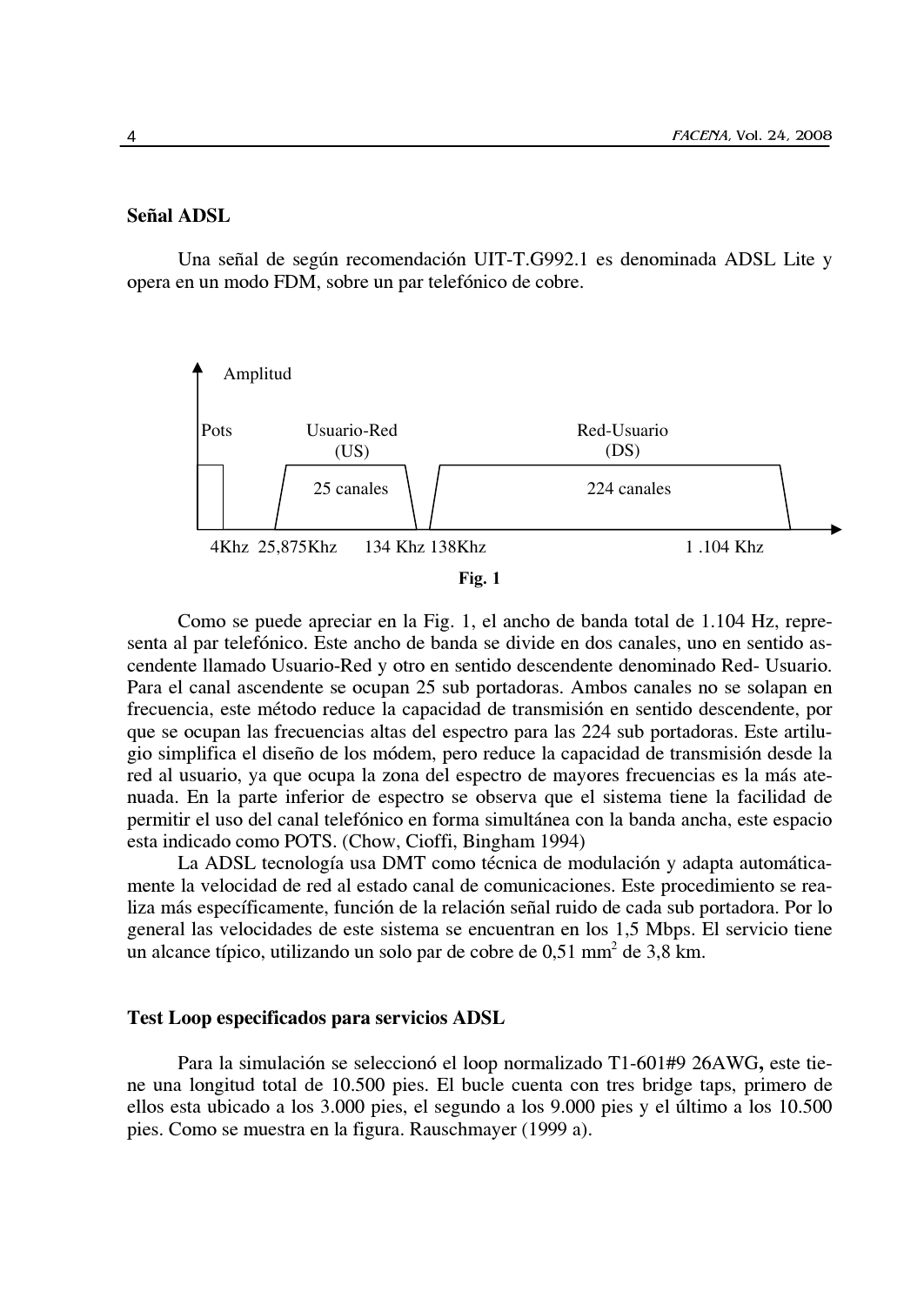



Los datos característicos normalizados del par trenzado calibre #26 AWG se encuentran Tabla 1. Estos permiten determinar el comportamiento del bucle a las frecuencias de trabajo normal de un sistema ADSL. (Rauschmayer, 1999 b).

|              | $r_{oc}$     | $r_{oc}$       | $A_c$             | $a_{s}$   |
|--------------|--------------|----------------|-------------------|-----------|
| Resistencia  | 286,17578    | 0 <sub>0</sub> | 0,14769620        | 0,0       |
|              | $\Omega/Km$  |                | $(ohms4/km4 Hz2)$ |           |
| Inductancia  | $L_{\alpha}$ | $\iota_{oo}$   |                   | m         |
|              | 675,36888    | 488,95186      | 0,92930728        | 806,33863 |
|              | µHy./Km      | µHy./Km        |                   | Khz.      |
| Capacitancia | $c_{oo}$     | $C_{\alpha}$   | $C_e$             |           |
|              | 49 nF/Km     | $0,0$ nF/Km    | 0,0               |           |
| Conductancia | $G_{\alpha}$ | $G_e$          |                   |           |
|              | 43 nS/Km     | 0.70           |                   |           |

Tabla 1

La teoría clásica de los cuadripolos nos brinda una herramienta poderosa para el análisis e interpretación de líneas de transmisión, se puede encontrar las referencias básicas de los modelos hiperbólicos de la matriz T y sus parámetros A,B,C,D en Karakash  $(1960).$ 

El modelo de análisis de un bucle de abonado es presentado por Starr, T. Cioffi J. Silverman, P. (1999a). Para este caso ocuparemos el mismo modelo aplicando el cuadripolo de transmisión T al bucle normalizado T1-601#9 26AWG. Los parámetros de transmisión son constantes propias de la red y sirven para relacionar el voltaje y la corriente de un puerto su entrada con el voltaje y la corriente de otro puerto la salida. La ecuación característica del cuadripolo, se expresa en función de la tensión y corriente de entrada y sus parámetros de transmisión A,B,C,D vinculando con las tensiones y corrientes de salida (1).

$$
\begin{bmatrix} V_1 \\ I_1 \end{bmatrix} = \begin{bmatrix} A & B \\ C & D \end{bmatrix} \begin{bmatrix} V_2 \\ I_2 \end{bmatrix}
$$

$$
\begin{bmatrix} V_1 \\ I_1 \end{bmatrix} = \begin{bmatrix} V_1 \\ I_2 \end{bmatrix}
$$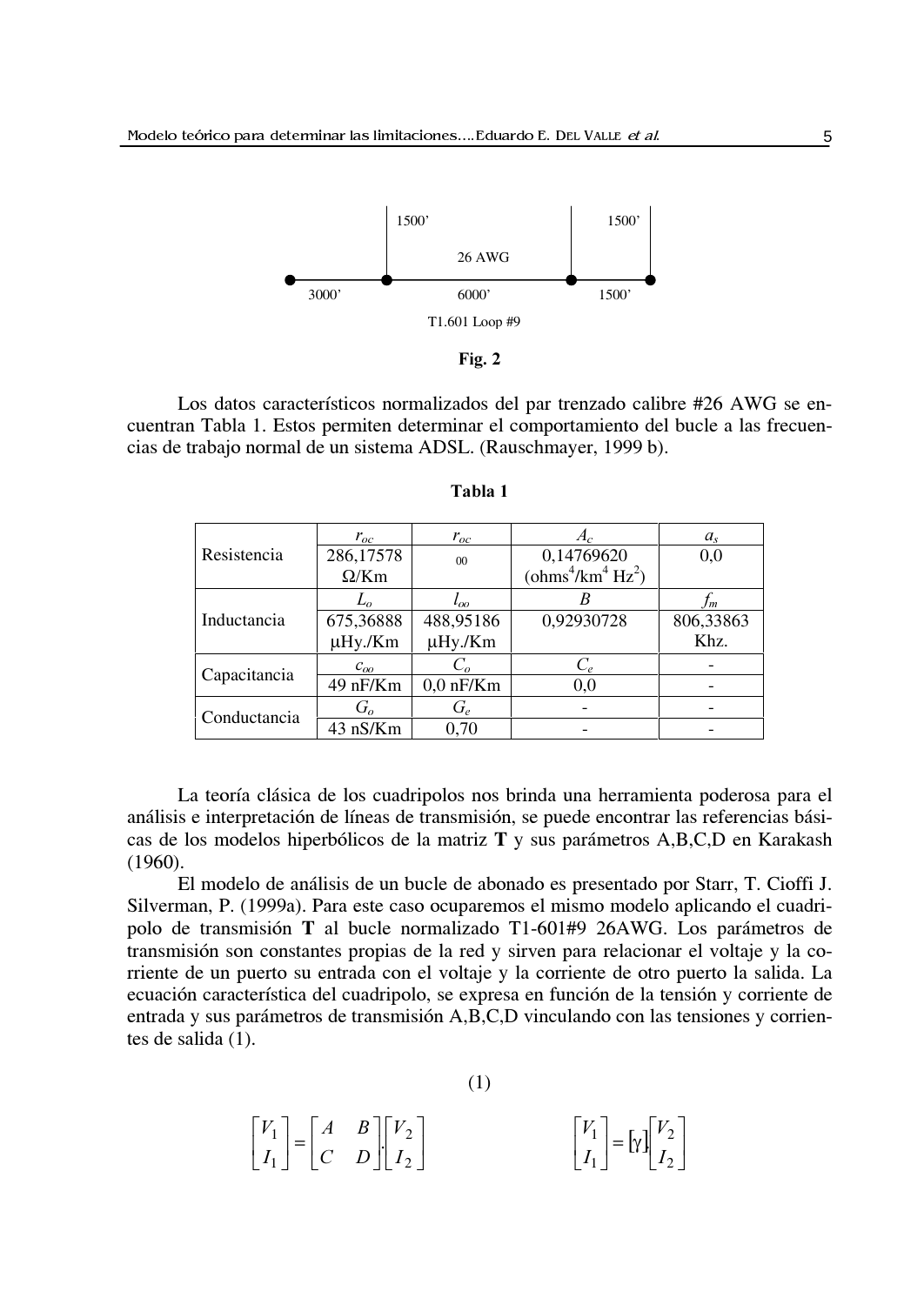Por ultimo deduciremos los parámetros de transmisión A,B,C,D, expresado en función de la conste de propagación y para obtener los parámetros distribuidos R,L,C,G expresados en forma hiperbólica según (2).

 $\sim$ 

(2)  
\n
$$
\begin{bmatrix} A & B \\ C & D \end{bmatrix} = \begin{bmatrix} \cosh(\gamma d) & Z_O \sinh(\gamma d) \\ \frac{1}{Z_O} \sinh(\gamma d) & \cosh(\gamma d) \end{bmatrix}
$$

donde la constante de propagación esta dada por :

(3)  
\n
$$
\gamma = \sqrt{(R + j\omega L).(G + j\omega C)} = \sqrt{GR + j\omega(GL + RC) - \omega^2 LC}
$$

Analizando la constante de propagación, vemos que esta es función de la longitud del bucle y la frecuencia, así como también su topografía eléctrica, se pueden obtener sus parámetros distribuidos relacionados la impedancia característica de la línea  $Z_0$  y la constante de propagación  $\gamma$ , según las formulas.

(4)  
\n
$$
R = \mathfrak{P}{\{\gamma Z_O\}}
$$
\n
$$
L = \frac{1}{2} \mathfrak{F}{\{\gamma Z_O\}}
$$
\n
$$
C = \frac{\mathfrak{P}}{\omega} \mathfrak{F}{\{\frac{\gamma}{Z_O}\}}
$$
\n
$$
G = \mathfrak{R}{\{\frac{\gamma}{Z_O}\}}
$$

Los parámetros de la matriz de transmisión A, B, C, D de todo el bucle se obtienen multiplicando los parámetros individuales de cada sección a lo largo del loop, utilizando la propiedad de la cascada de cuadripolos.

Los valores mostrados entre cada corchete de la derecha representan, los parámetros A,B,C,D de cada sección de cable. La información necesaria para este tratamiento incluye conocer el tipo de conductor, calibre, características eléctricas, longitud ect. Bingham  $(2000a)$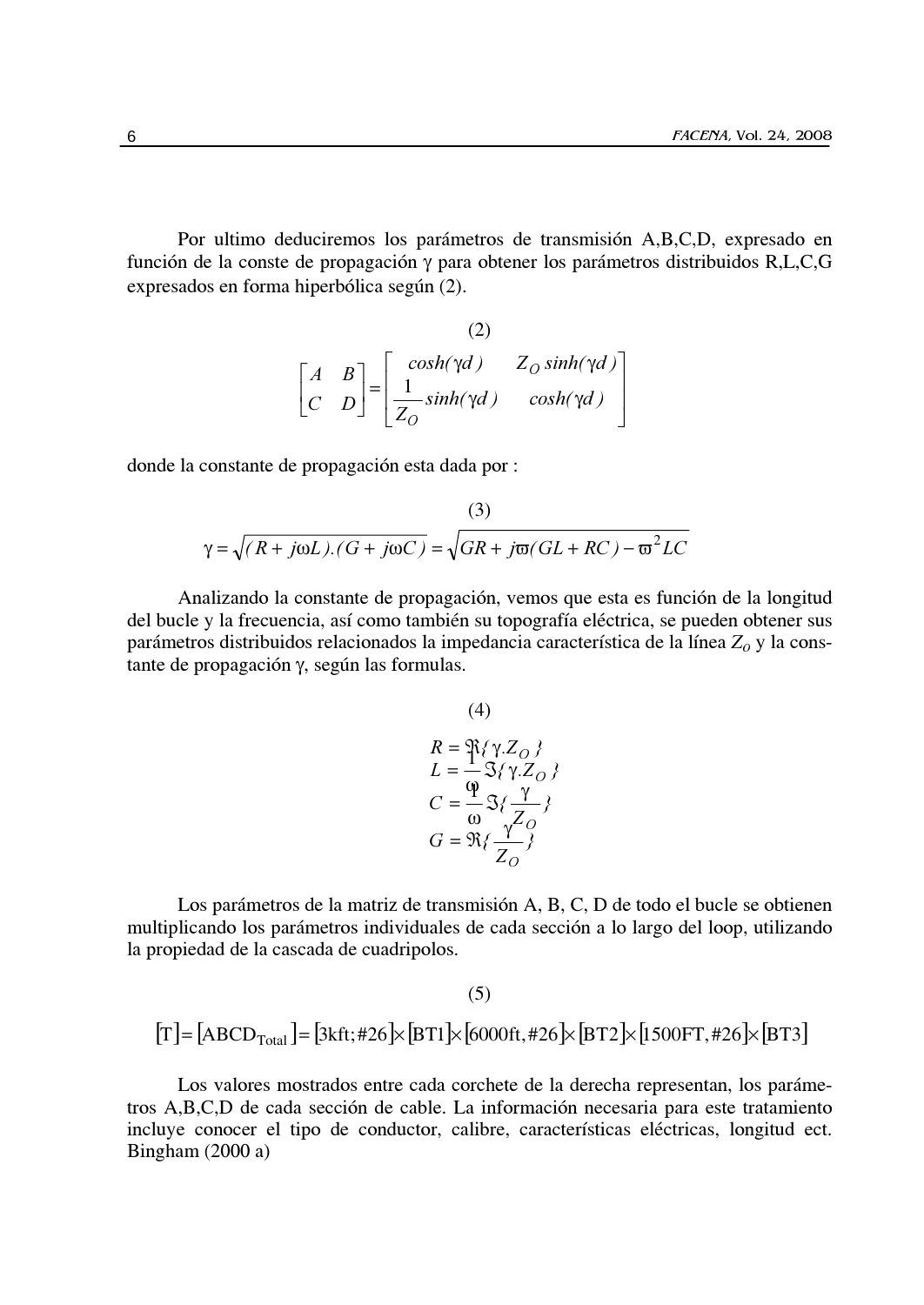## **Modelo de Interferencias Fext Next**

Las ecuaciones de NEXT y FEXT desarrolladas en Bingham (2000 b) y normalizadas por la UIT-T G996.1 (2001) resultan de interés para modelar el efecto las diafonías. La relación S/N (Shannon 1948) resulta de un cociente entre las potencias de la señal a una de disturbio que se acopla mediante una función transferencia de red  $H$ . Donde  $K$ es una constante y depende de la calidad de construcción de los pares telefónicos, la que se encuentra especificada por los fabricantes. La función transferencia para el tratamiento de las interferencias por  $H_{NEXT}$  biene dado por la ecuación (6), y su interpretación se halla en la Fig. 3.

$$
(6)
$$

$$
H_{NEXT}(f) = K_{NEXT}(f)f^{1,5}
$$





La misma interpretación del modelo es utilizada para el tratamiento del FEXT y esta representado por la función de transferencia  $H_{FET}$  (7). Se puede apreciar que su magnitud depende del cuadrado de la frecuencia y la atenuación  $\alpha$  del bucle. La respuesta en frecuencia del canal y su longitud de bucle juegan un papel importante en la ecuación.

 $(7)$ 

$$
H_{FEXT}(f) = K_{FEXT}(f)f^{2}e^{-2\alpha L}L = K_{FEXT}(f)f^{2}|H_{channel}(f)|^{2}L
$$



Fig. 4: Esquema de un canal multitono QAM.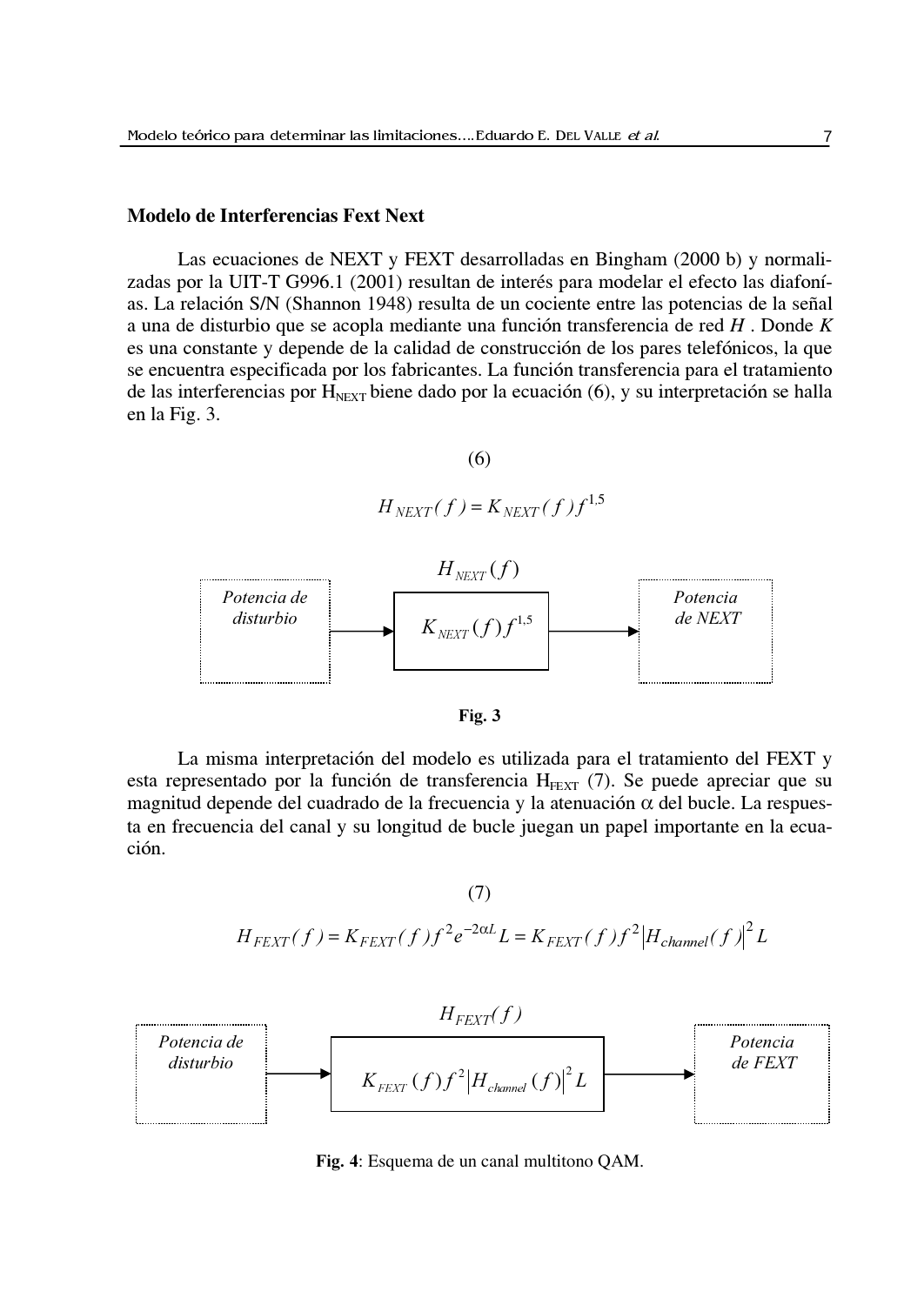En la Fig. 5, se muestra el modelo topográfico de la red utilizada para la simulación, donde consta de un bucle normalizado de pruebas T1-601#9 26AWG y un pares # 26AWG interferentes de 10.500 pies que actúan como perturbadores diafonicos.



Fig. 5

#### Modelo de análisis de un sistema ADSL DMT operando sobre un par telefónico

Por ultimo los distintos canales ADSL DMT pueden modelarse según lo expuesto por Kalet (2002) como una serie de moduladores y demoduladores OAM actuando en conjunto sobre un mismo canal de comunicaciones. El esquema se muestra en la Figura 6, cada una de estas señales es transmitida con una potencia  $P_i$  y frecuencia discreta  $f_i$  de sub portadora espaciados un ancho de banda constante  $B_w$ , En cada sub portadora se transportan  $n_i$  bits por símbolos QAM.

Las capacidades de cada sub canal están en función de la relación señal ruido existente en cada sub portadora, todos ellas se combinan para obtener los valores de las capacidades sistema en su conjunto; para luego compararlas con las prestaciones teóricas máximas. En el modelo las fuentes de ruido son aditivas al canal. Las principales causas de ruido son aportadas ruido gaussiano blanco aditivo y las diafonias Next y Fext.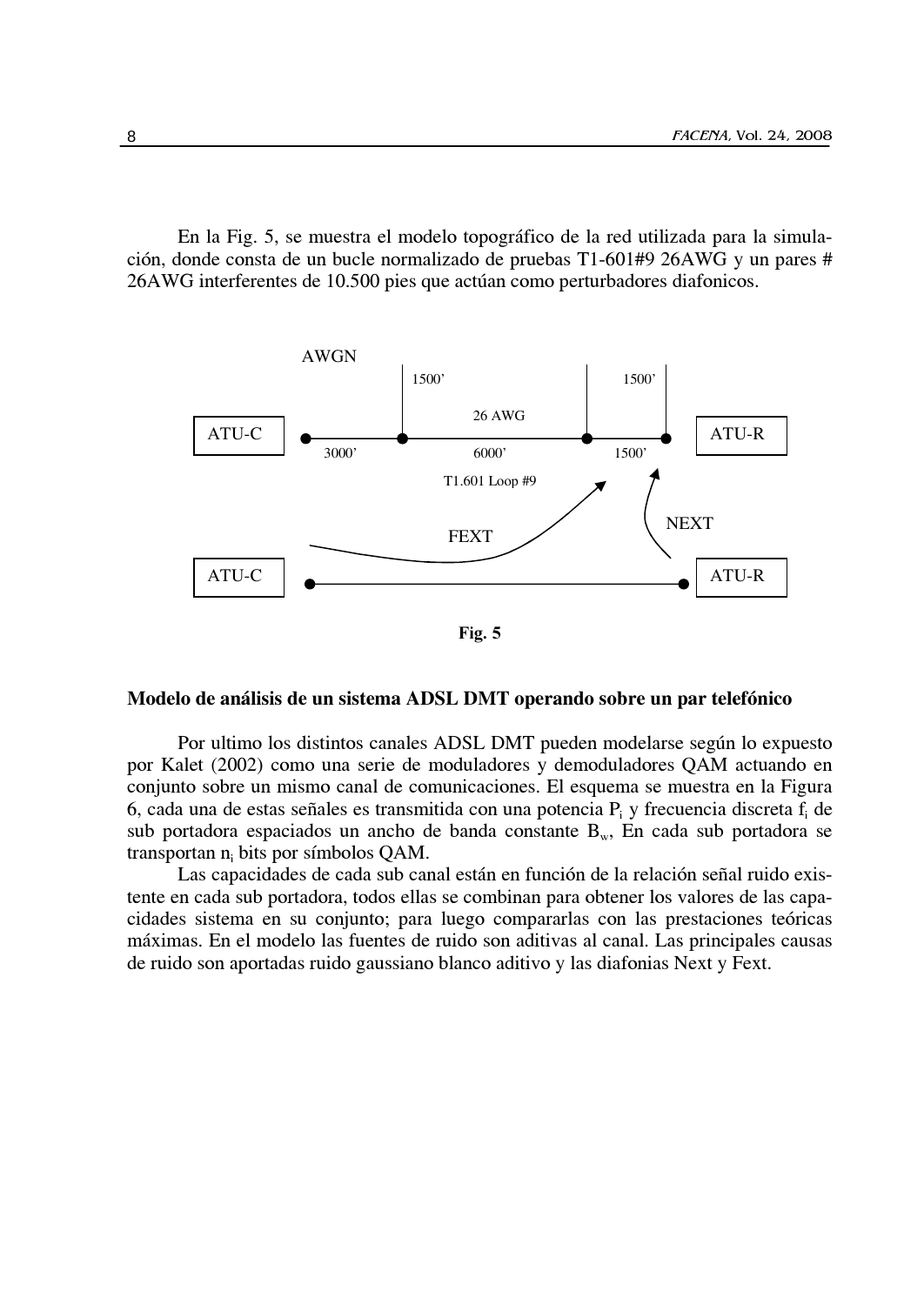

Fig. 6

#### **MATERIALES Y MÉTODOS**

Para el desarrollo de la simulación se utilizaron los siguientes materiales: Programa Matlab versión 6.5. Computadora Personal Celeron 2.0 Ghz con 128 MB RAM y disco de 40GB. Impresora H.P. Deskjet 640C. Las distintas sub rutinas de programa ejecutan en primer término, el cálculo de la matriz de transmisión T y sus parámetros A, B, C, D a partir de las caracteristicas eléctricas de cada uno de los tramos del bucle. Para luego tomar las características de la señal de ADSL DMT, de ella se obtienen las densidades de potencia espectrales PSD en sentidos Usuario - Red y Red- Usuario para cada uno de los canales. Luego de la obtención de PSD se calculan las diafonías Next y Fext adicionando en él calculo el efecto del ruido de fondo AWGN. De este modo se obtiene el ruido total del sistema. En este punto se comparan los datos obtenidos con la las potencia de transmisión de cada sub portadora, para determinar en función de la probabilidades de error, PES la cantidad de símbolos QAM que pueden transmitirse por cada sub canal.

# DISCUSIÓN DE LOS RESULTADOS

En la Tabla 2 se presentan los resultados obtenidos por simulación. Se pueden distinguir claramente las variaciones de velocidad de los canales en los sentidos US y DS, respecto de las teóricas máximas para un bucle imaginario de longitud cero. Las limitaciones de tasa de información provienen especialmente por la topografía y longitud del bucle Figura 5 y la cantidad de perturbadores diafónicos existentes asi como también el ruido blanco aditivo.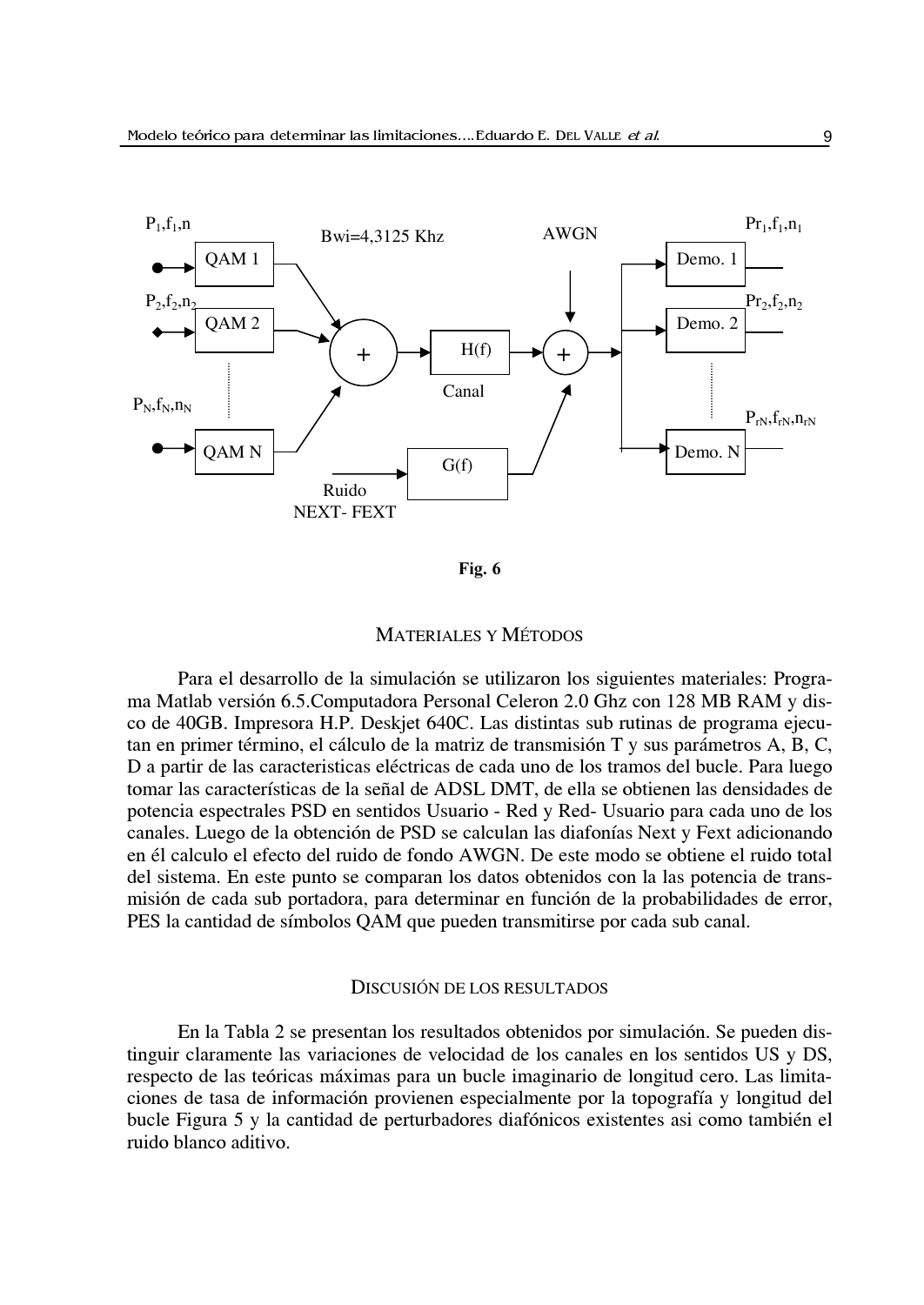| $N^{\circ}$<br>de Per-<br>turbadores | Sentido DS<br><b>Mbps</b>  | Sentido US<br><b>Mbps</b>     | <b>PES</b>                          | Sentido DS<br>Mbps (Max) | Sentido US<br><b>Mbps</b> |
|--------------------------------------|----------------------------|-------------------------------|-------------------------------------|--------------------------|---------------------------|
| 1                                    | 2,695<br>2,8128<br>3,1359  | 0,85608<br>0.88022<br>0,94339 | $10^{-7}$<br>$10^{-6}$<br>$10^{-4}$ | 14,49                    | 1,61718                   |
| 10                                   | 1,7915<br>1,8819<br>2,1320 | 0,64494<br>0,66856<br>0,73069 | $10^{-7}$<br>$10^{-6}$<br>$10^{-4}$ |                          |                           |
| 49                                   | 1,3007<br>1,3742<br>1,5790 | 0,50406<br>0,52668<br>0,58675 | $10^{-7}$<br>$10^{-6}$<br>$10^{-4}$ |                          |                           |

Tabla 2

Analizando los mismos podemos ver que el canal US resulta menos antenuado por encontrarse en las frecuencias 25,875 Khz y 134Khz. Siguiendo el mismo razonamiento el canal DS, entre 138Khz y 1.104Khz se encuentra fuertemente atenuado. En función de los resultados obtenidos se determina que a partir de los 680 Khz aproximadamente, se produce esta atenuación, por lo cual las sub portadoras QAM son restringidas por el sistema ADSL, limitando así seriamente la capacidad de este canal.

#### **CONCLUSIONES**

La versatilidad del modelo esta dada por su capacidad de adaptación a situaciones reales, es decir poder aplicarlo a distintos tipos loop que se encuentran operando en planta externa; incluyendo las condiciones reales del estado de los pares telefónicos a partir de las mediciones sus parámetros eléctricos. Esta versatilidad se extiende, ya que se pueden simular señales bajo las recomendaciones UIT-T/G992.1-G992.2 que se encuentren bajo la influencia de distintos tipos de perturbadores diafónicos de tipo x-DSL, como ser líneas de ISDN, HDSL, T1 ect. Lo cual presenta gran utilidad en la practica y sirven para predecir el comportamiento de un sistema ADSL.

Por ultimo podemos decir que queda abierto un punto de discusión importante: hipotéticamente esto se puede manifestar cuando dos usuarios ADSL ubicados a distintas distancias de la central telefónica local, o en caso de que uno de ellos se encuentre sobre un cable que ha tenido buen mantenimiento y otro que no lo ha tenido. Como se expuso anteriormente esto afecta a tasa máxima en Kbps. De allí tres preguntas importantes. ¿Por el pago del servicio qué recibe cada uno de ellos?. ¿Cuál es su tasa real máxima?. ¿Están contempladas en las regulaciones del servicio estas diferencias?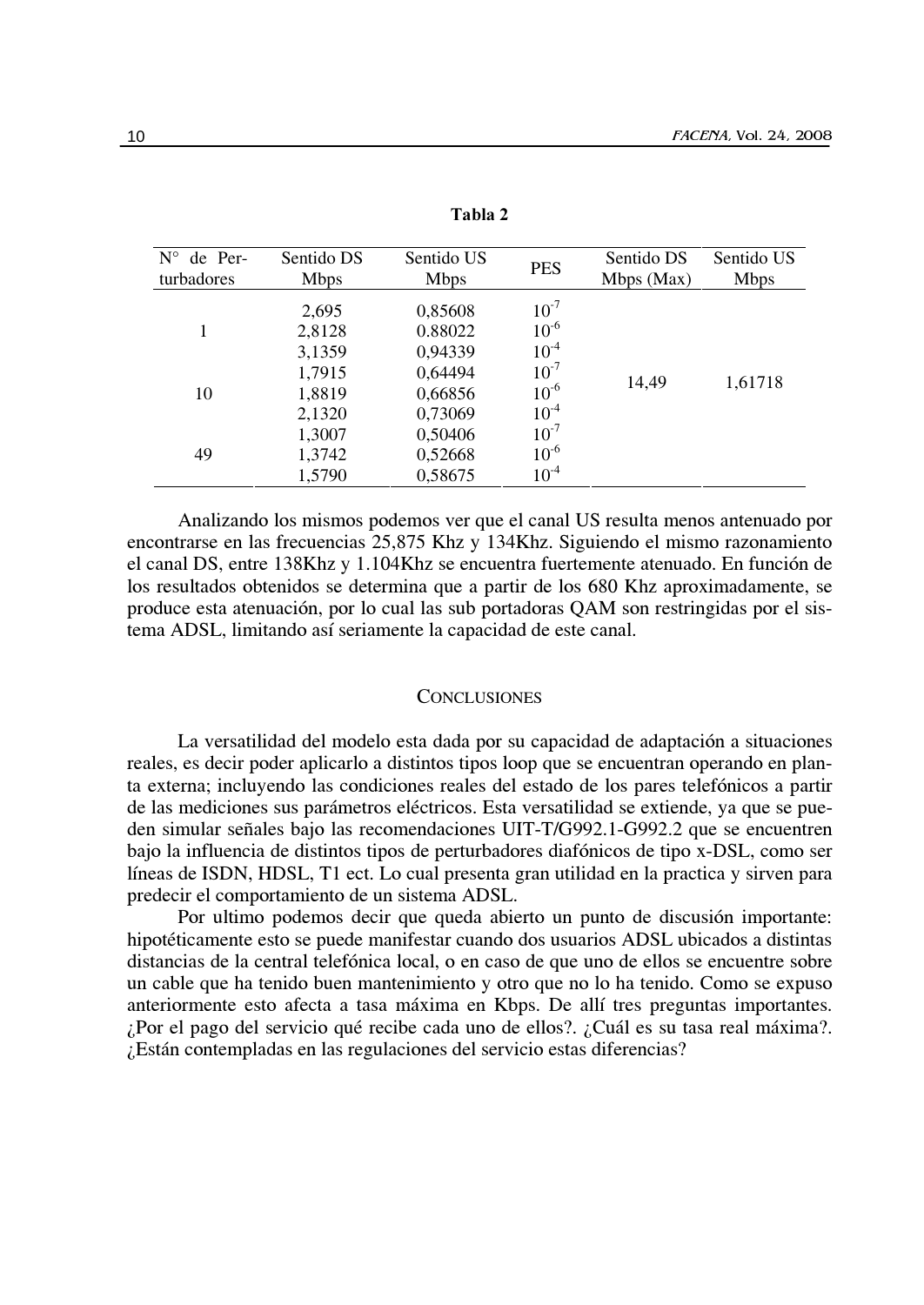# **NOMENCLATURAS**

A,B,C,D: Parametros de la matriz [T] de transmisión de un cuadripolo. ATU-C : ADSL transceiver unit, central office end. ATU-R : ADSL transceiver unit, remote terminal end. Demo.i: Demodulador i- esimo. DMT: Discrete Multi Tone.  $H(t)$ : Función transferencia del canal. f.: Frecuencia del tono i-esimo. Fext: Far- end crosstalk.  $G(t)$ : Función trasferencia de acoplamiento para las diáfonias  $H_{FEXT}$  y  $H_{NEXT}$ . Next: Near - end crosstalk n.: Número de bits por símbolo QAM. P.: Potencia de transmisión de la sub portadora i-esimo. QAMi: Modulador QAM i-esimo.

### **BIBLIOGRAFÍA**

ANSI Recomendación T1 413-1998. http://www.ansi.org

- CHOW, P.S.; J.M. CIOFFI and J.A.C. BINGHAM, 1994. DMT-Based ADSL: Concept, Architecture and Performance. IEEE. Printed and published by IEE, Savoy Place. London WC2R, UK.
- BINGHAM, J.A.C., 2000. ADSL, VDSL, and Multicarrier Modularion. Jhon Wiley & Sons, Inc. ISBN 0-471-20072-7. Referencias: a pag. 22-38, b pag. 39-58.
- GORLASKI, W., 2000. Tecnologias ADSL y xDSL. McGarw Hill/Interoamericana de España: 1-91.
- HENKEL, W.; S. OLCER; K. JACOBSEN; S. KRISTA and B.R. SALTZBERG, 2002. Twisted Pair Transmission-Ever Increasing Performance on Ancient Telephone Wires. IEEE Journal on Selected Areas in Communications. Vol. 20, N°5.
- KALET, I., 1989. The Multitone Channel. IEEE Journal on Selected Areas in Communications. Vol. 37, NO2. February 1989.
- KARAKASH, J.J., 1960. Lineas de Transmisión y Filtros Electricos. Editorial Reverte S.A. Sección Segunda, Redes de Transmisión: 135-194.
- MAGESACHER, T; S. HAAR and R. ZUKUNFT, 2000. Analisis of the Noise Enviroment in Future Twisted-Pair Access Technologies. Institute for Integrated of Technology. Munich University of Technology.
- RAUSCHMAYER, D.J., 1999. ADSL/VDSL Principles: A Practical an Precise Study of Asymmetric Digital Subscriber Lines and Very Hig Speed Digital Subscriber Lines. Macmillan Technical Publisshing. Referencias : a pag. 77, b pag. 32.
- SHANNON, C.E., 1948. A Mathematical Theory of Communication Reprinted with corrections from The Bell System Technical Journal, Vol. 27, pp 379-423,623-656, July, October 1948.
- SHANMUGAN, K.S. and A. BREIPHL, 1988. M Random Signals: Detection Estimation and Data Analisis. Jhon Willey &Son, Inc Capitulo N°6 Signal Detection. Pag. 341 a 370.
- STARR, T.; J.M. CIOFFI and P. SILVERMAN, 1999. Understanding Digital Suscriber Line Technology. Prentice Hall Communications Engineering and Emerging Technologies Series, Referencias; a pag. 67-81, b pag. 32.